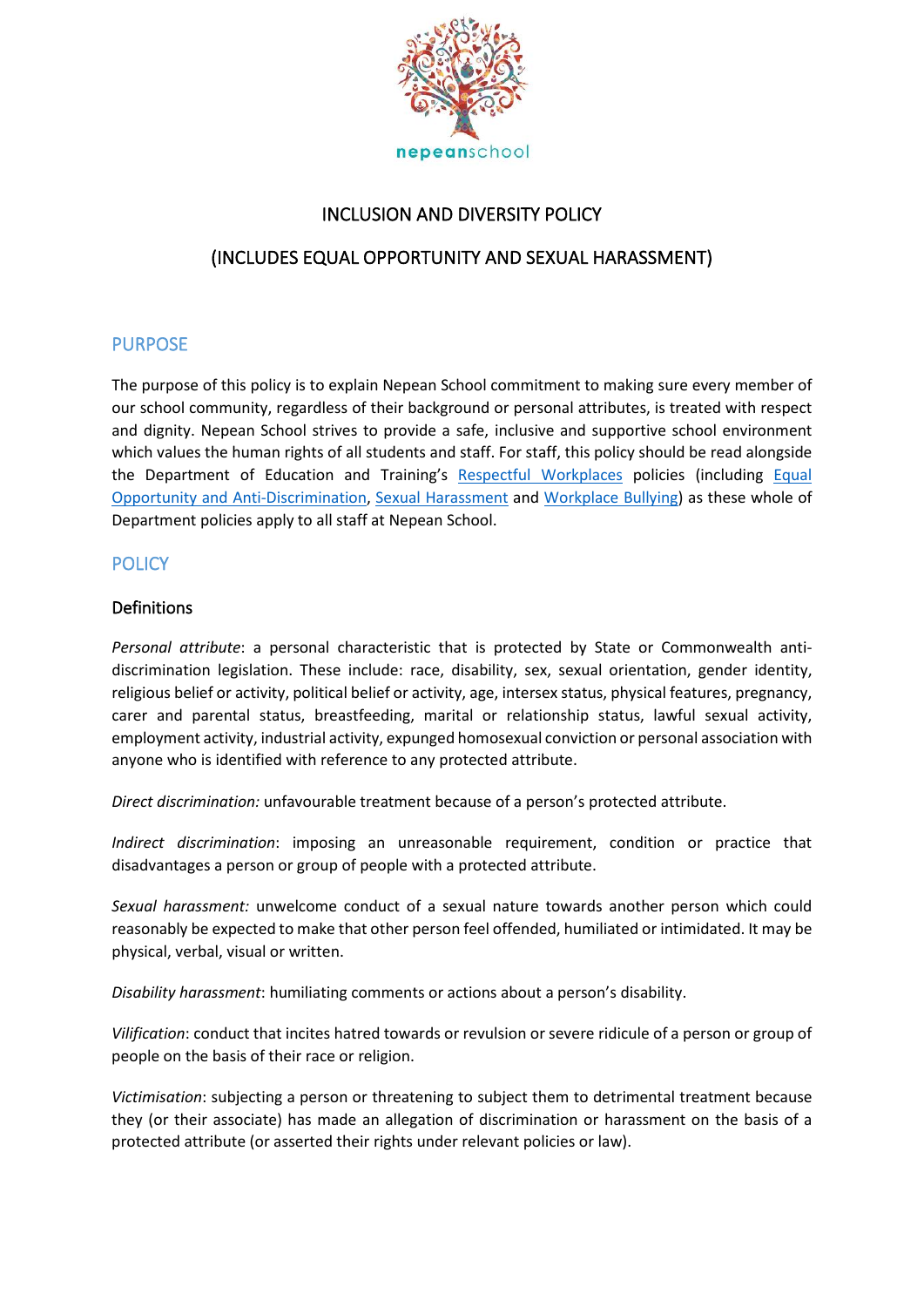#### Inclusion and diversity

Nepean School is committed to creating a school community where all members of our school community are welcomed, accepted and treated equitably and with respect regardless of their backgrounds or personal attributes such as race, language, religious beliefs, gender identity, disability or sexual orientation so that they can participate, achieve and thrive at school.

Nepean School acknowledges and celebrates the diversity of backgrounds and experiences in our school community and we will not tolerate behaviours, language or practices that label, stereotype or demean others. At Nepean School we value the human rights of every student and we take our obligations under anti-discrimination laws and the Charter of Human Rights and Responsibilities seriously.

Nepean School will:

- Actively nurture and promote a culture where everyone is treated with respect and dignity
- ensure that students are not discriminated against (directly or indirectly) and where necessary, are reasonably accommodated to participate in their education and school activities (eg schools sports, concerts, on the same basis as their peers
- acknowledge and respond to the diverse needs, identities and strengths of all students
- encourage empathy and fairness towards others
- challenge stereotypes that promote prejudicial and biased behaviours and practices
- contribute to positive learning, engagement and wellbeing outcomes for students
- respond to complaints and allegations appropriately and ensure that students are not victimised.

Bullying, unlawful discrimination, harassment, vilification and other forms of inappropriate behaviour targeting individuals or groups because of their personal attributes will not be tolerated at Nepean School. We will take appropriate measures, consistent with our *Student Wellbeing and Engagement* and *Bullying* policies to respond to students who demonstrate these behaviours at our school.

Students who may have experienced or witnessed this type of behaviour are encouraged to speak up and to let their teachers, parents or carers know about those behaviours to ensure that inappropriate behaviour can be addressed.

#### **Reasonable adjustments for students with disabilities**

Nepean School also understands that it has a legal obligation to make reasonable adjustments to accommodate students with disabilities. A reasonable adjustment is a measure or action taken to assist students with disabilities to participate in their education on the same basis as their peers. Reasonable adjustments will be made for students with disabilities in consultation with the student, their parents or carers, their teachers and if appropriate, their treating practitioners. Our school may consult through Student Support Group processes and in other less formal ways. For more information about support available for students with disabilities, and communicating with us in relation to a student's disability, please refer to our school's *Student Wellbeing and Engagement* policy or contact Carolyn Gurrier-Jones, Principal for further information.